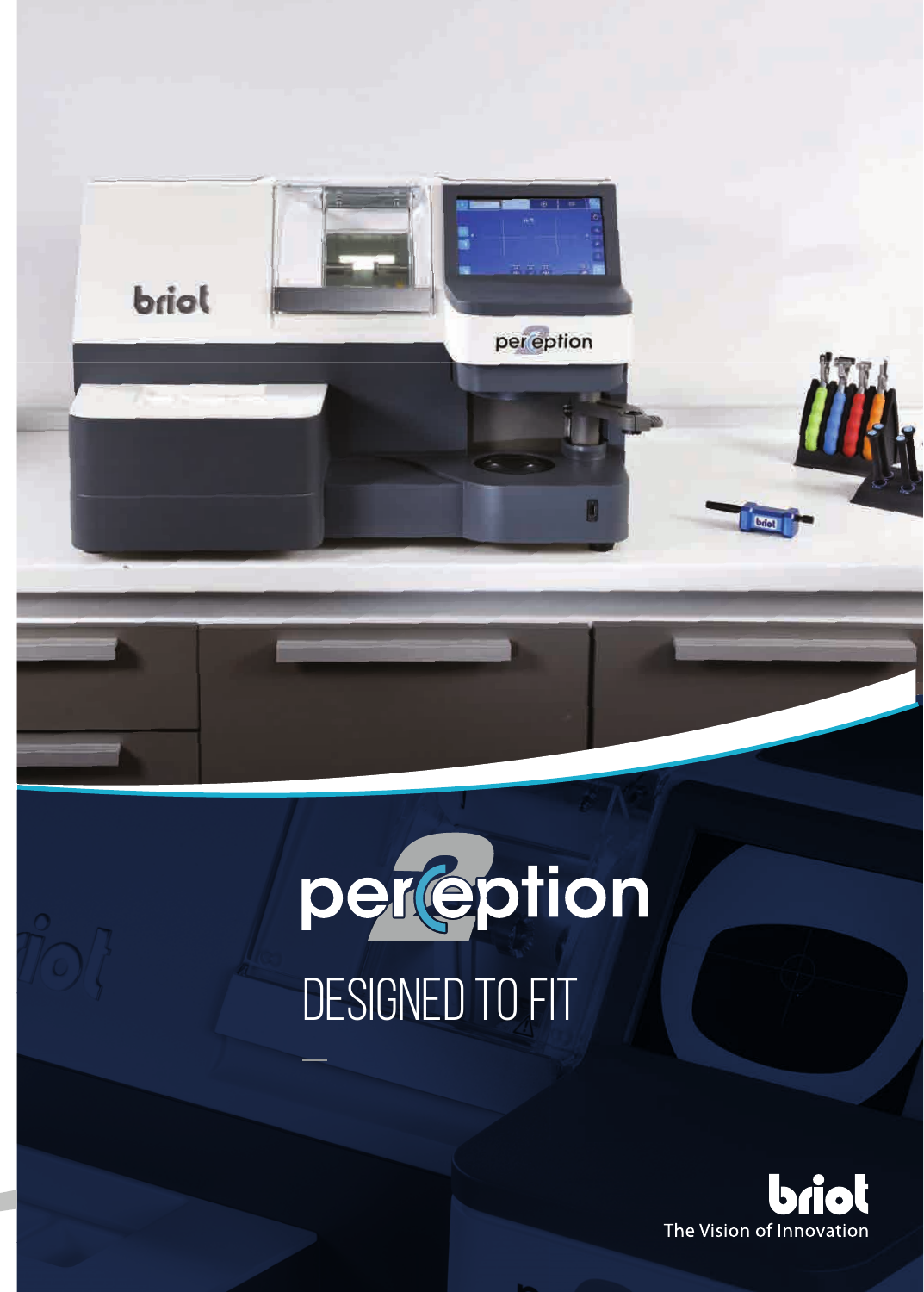## GraviTech<sup>®</sup> 2.0 THE NEXT GENERATION of Tracing Technology

- **Perfect Sizing, True 1:1 Shape Reproduction**
- **Automatic Drill Hole Detection**
- **Optical Frame Tracing**
- **No Routine Calibration Needed!**
- **Superior Reliability and Accuracy over Mechanical Tracers**





đ.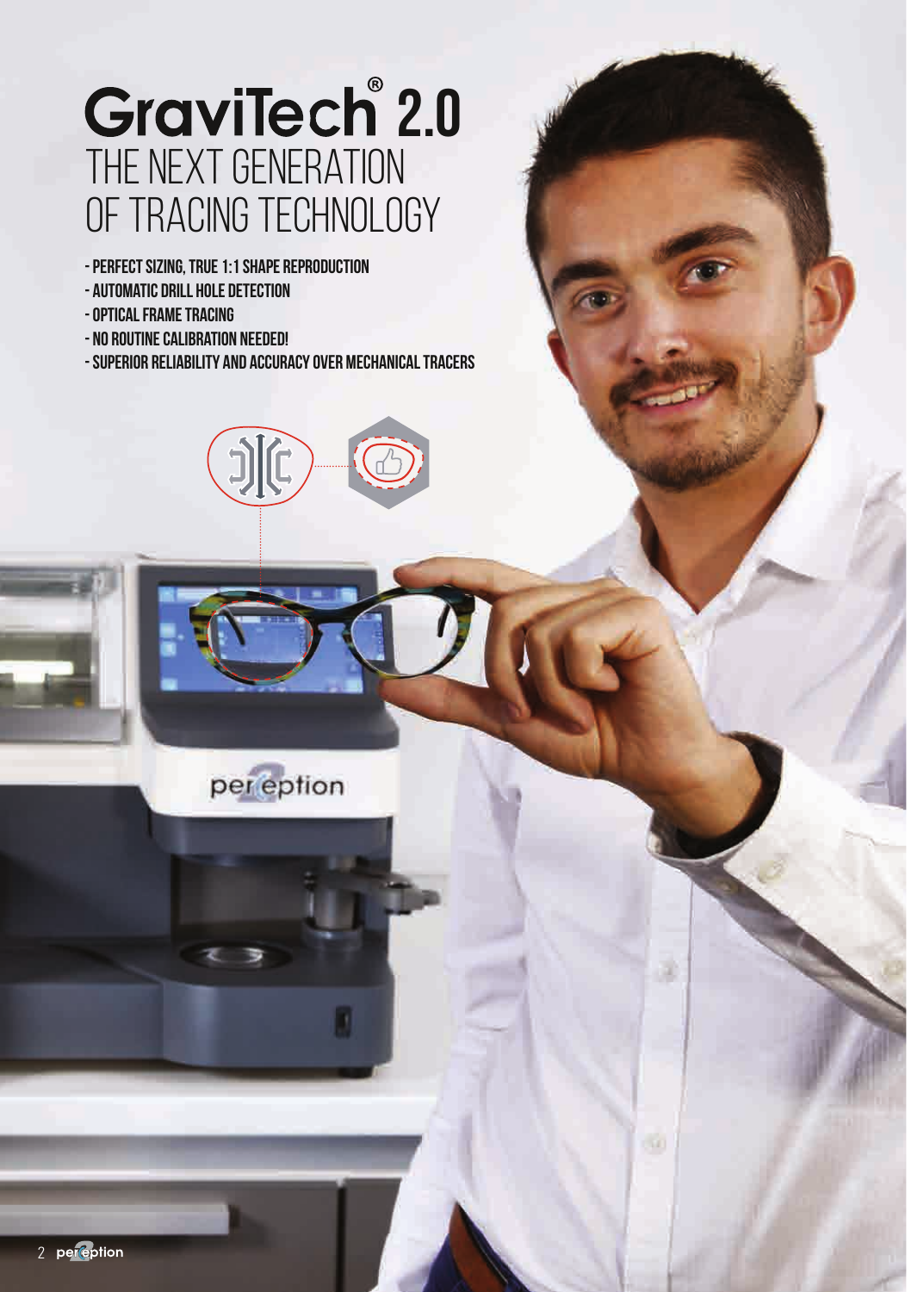## **GraviTech® Tracing**

Simply place the lens on its convex side, gravity ensures the lens is perfectly balanced and positioned.



## **GraviTech® Blocking**

Blocking on the center of gravity, with no potential for errors caused by parallax or prism effects, ensures best sizing results after finishing.



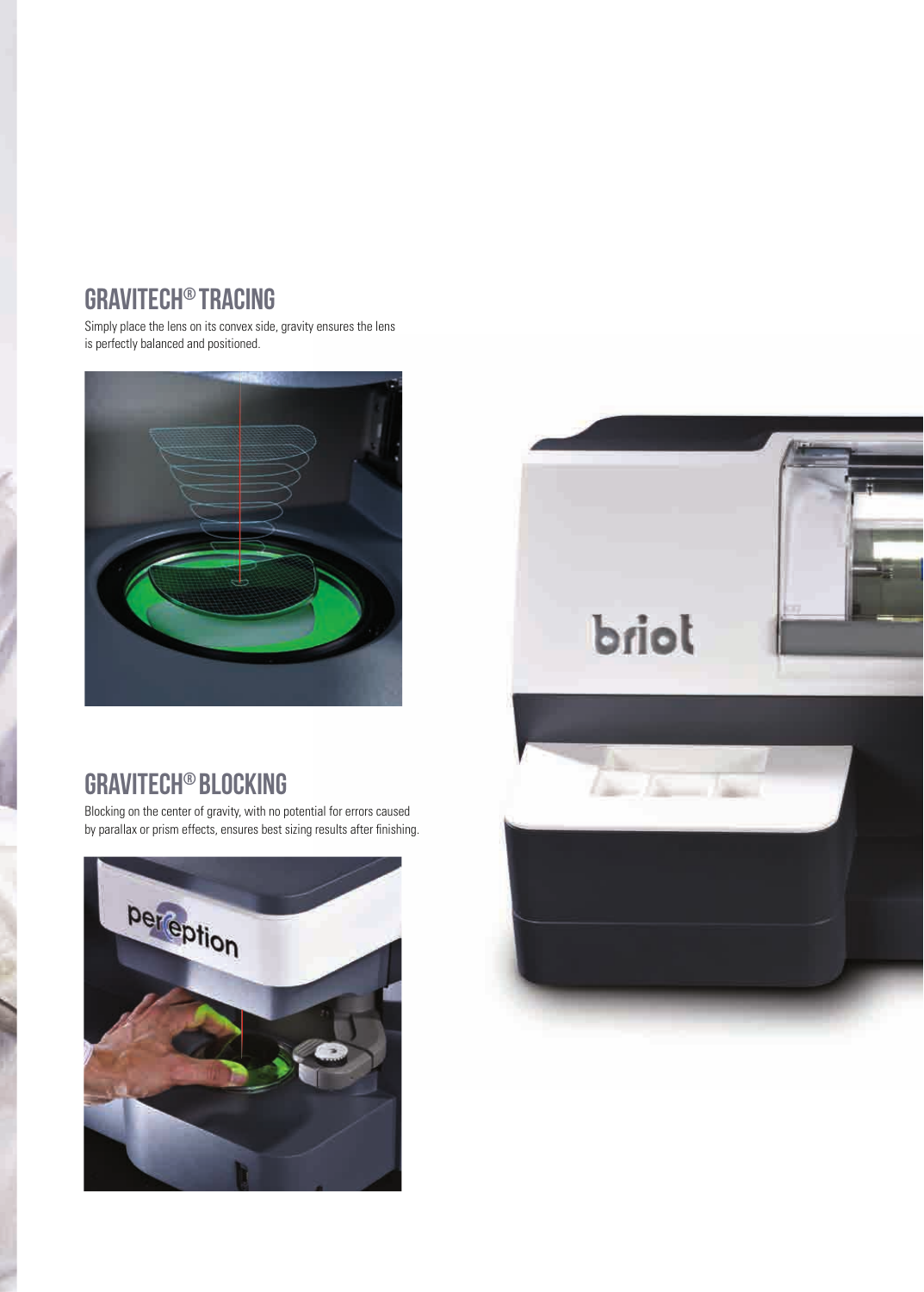# GraviTech<sup>®</sup> 2.0 The Innovation that «Flipped» the rules of Tracing.



## **GraviTech® Finishing**

Edging on the Gravity Axis delivers a perfect 1:1 reproduction of your demo lens.



## **GraviTech® Fitting**

The first technology to offer a perfect fit that eliminates many potential errors induced by lens base curve, shape, and the user.

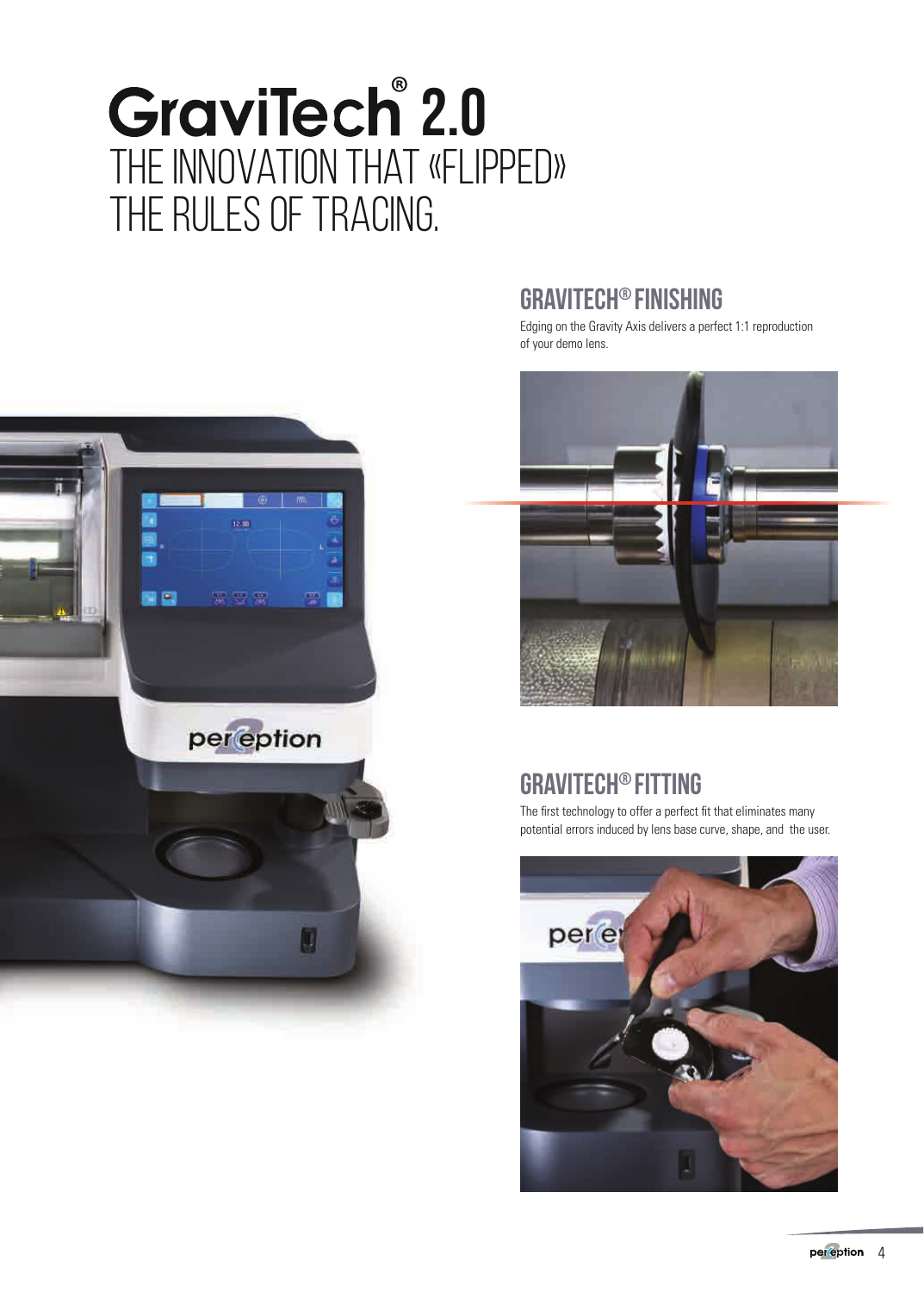# THE BEST FEATURES IN ITS CLASS













#### **Gravitech® Powered Drill-Mounts**

Never before has drilling been offered in an edging system in this class, and never before has it been easier to operate. With Gravitech® Powered Tracing, you don't have to waste time manually programming drill-mounts, just scan the demo lens, and the drill mount holes are instantly recognized with minimal adjustment needed.

#### **No Demo Lens? No Problem.**

Just take a photo of the frame and with the GraviTech(R) Tracer you will recreate the shape in a matter of seconds.

#### **Easy Lens Engraving Visualization**

With its high definition optical camera, the Perception 2 makes sure you will see laser engravings on progressive lenses clearly and easily.

#### **Tilted 10° Drilling and Grooving**

Add rimless and semi-rimless eyewear options without having to break the bank, with the Perception 2, you can kick those costly lab bills to the curb.

#### **Keep Your Lab Organized**

The Perception 2 includes a convenient accessory tray to store the tools you need to complete your jobs. Speaking of jobs, the internal database of the Perception 2 can store up to 2,000 jobs and 10,000 shapes, allowing you to maximize your efficiency and build a huge library of rimless shapes.